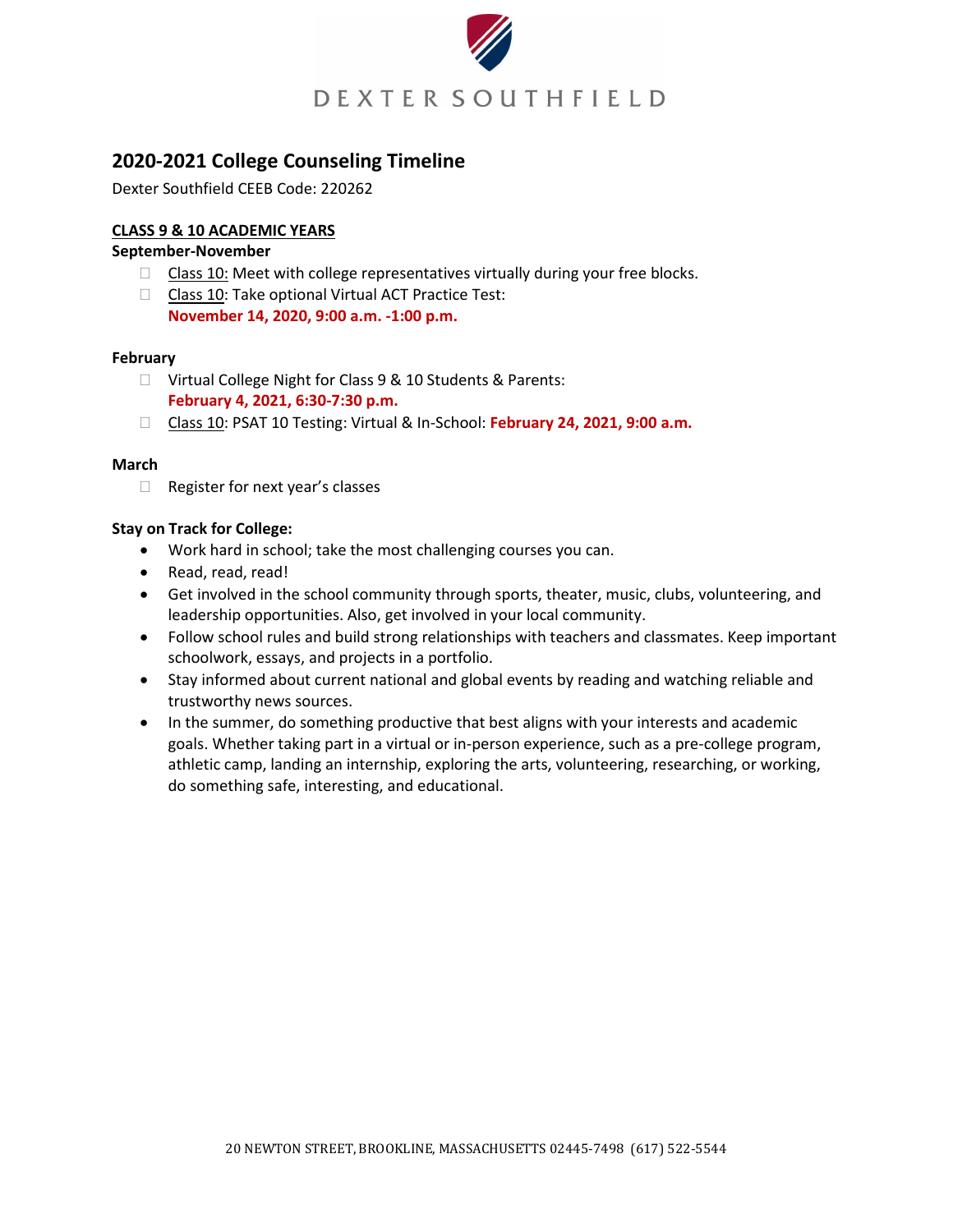

## **CLASS 11 ACADEMIC YEAR**

## **September-November**

- $\Box$  Meet with college representatives virtually during your free blocks.
- Take optional Virtual ACT Practice Test: **November 14, 2020, 9:00-1:00**

#### **December**

- $\Box$  Complete the Student Questionnaire (completed by the student) and Parent Questionnaire (completed by the parent). Both questionnaires are due on **January 19, 2021.**
- $\Box$  Register for the optional Virtual ACT or SAT Spring Prep Course (8-weeks) offered by Summit Educational Group on Saturday mornings.
	- o **ACT Virtual Prep Course** (January-April) registration: (Deadline: **January 15, 2021**) https://mytutor.com/product/ds-apr21-act/
	- o **SAT Virtual Prep Course** (February-May) (Deadline: **Friday, February 19, 2021**) https://mytutor.com/product/ds-may21-sat/
- Register for optional **February ACT (2/6/21)**: www.act.org Registration Deadline: **January 8, 2021**

#### **January**

- □ Attend nine College Seminar classes (January-March) Seminar topics include: College essay writing, Introduction to the Common Application, Interviewing, Building a balanced college list
- Turn in completed Student and Parent Questionnaires by **January 19, 2021.**
- $\Box$  Prepare for spring SAT or ACT testing (attend Summit Saturday ACT or SAT virtual prep class, hire private tutor, or prepare individually).
- Register for optional **March SAT (3/13/21):** [www.collegeboard.org](http://www.collegeboard.org/) Registration Deadline: **February 12, 2021**
- □ Register for optional **April ACT (4/17/21):** www.act.org Registration Deadline: **March 12, 2021**

# **Initial Student & Family College Counselor Appointments:**

- $\Box$  Student meets with his or her college counselor. Counselor begins to learn about the student's goals and interests, and what types of schools may be a good fit. Student and counselor generate a preliminary college list.
- $\Box$  Parent(s) and college counselor meet (with the student too if possible) to discuss preliminary college list.
- $\Box$  Student follows up with college counselor to discuss college research/visits and to modify college list.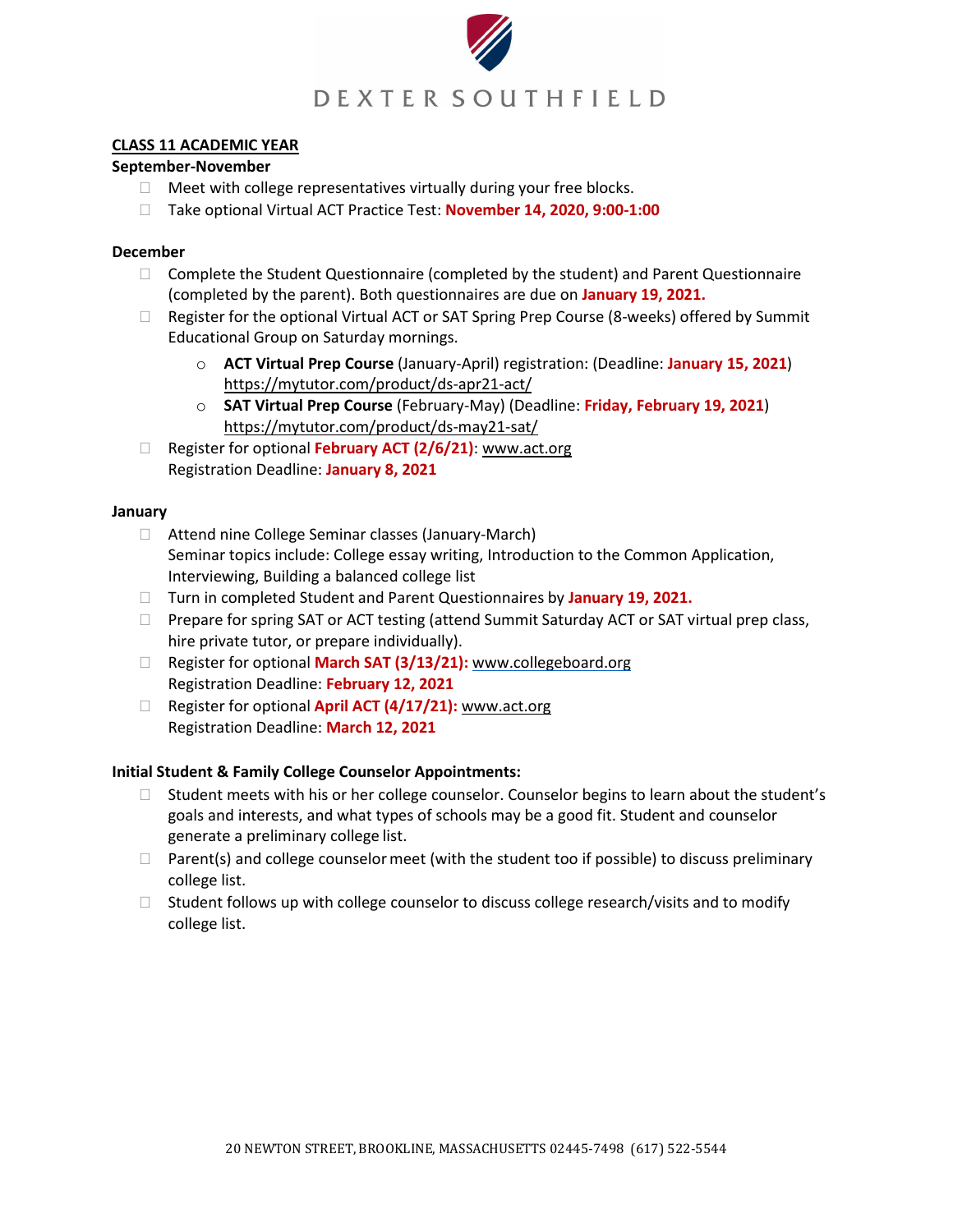

## **February**

- □ Plan to drive through or visit (if it is safe to do so) colleges over Presidents' Day and Winter Holiday (**February 13-16, 2021**).
- □ Register for optional May SAT (5/8/21): [www.collegeboard.org](http://www.collegeboard.org/) Registration Deadline: **April 8, 2021**

#### **March**

- Class 11 Virtual Parent Coffee with the College Counseling Office: **March 4, 2021, 8:30-9:30 a.m.**
- $\Box$  Set aside time to drive through or visit (if it is safe to do so) colleges during Spring Break (**March 13-29, 2021**)
- Register for optional **June SAT (6/5/21):** [www.collegeboard.org](http://www.collegeboard.org/) Registration Deadline: **May 6, 2021**
- Register for optional **June ACT (6/12/21):** www.act.org Registration Deadline: **May 7, 2021**

## **May-July**

- Take AP exam(s) if enrolled in AP course(s): **May 3-7, 10-14, 2021**
- $\Box$  Consult with your college counselor about asking two junior year teachers to write you recommendations. We recommend asking:
	- o One humanities teacher: History, English, or Foreign Language
	- o One STEM teacher: Science or Math
- □ NCAA Registration: Students considering playing Division I or II athletics should communicate with their college counselor regarding steps to NCAA Eligibility before the end of junior year.
- □ Register for optional **July ACT (7/17/21):** www.act.org Registration Deadline: **June 18, 2021**
- Register for optional **August SAT (8/28/21):** [www.collegeboard.org](http://www.collegeboard.org/) Registration Deadline: **July 2021**

#### **Academics:**

- Take more challenging courses. Strength of curriculum is an important factor in admissions decisions at selective colleges.
- Work hard in your classes; this is the last full year of grades that colleges will evaluate upon applying. Try to improve on last year's grades ifpossible.
- Remember to build positive working relationships with your teachers. Two of your junior year teachers will write college recommendations for you. You want them to be able to describe your work ethic, approach to challenging material, how you handle disappointment, how you work with groups of peers, how you contribute to class discussions, the level of your analysis, and how hard you push yourself beyond basic expectations.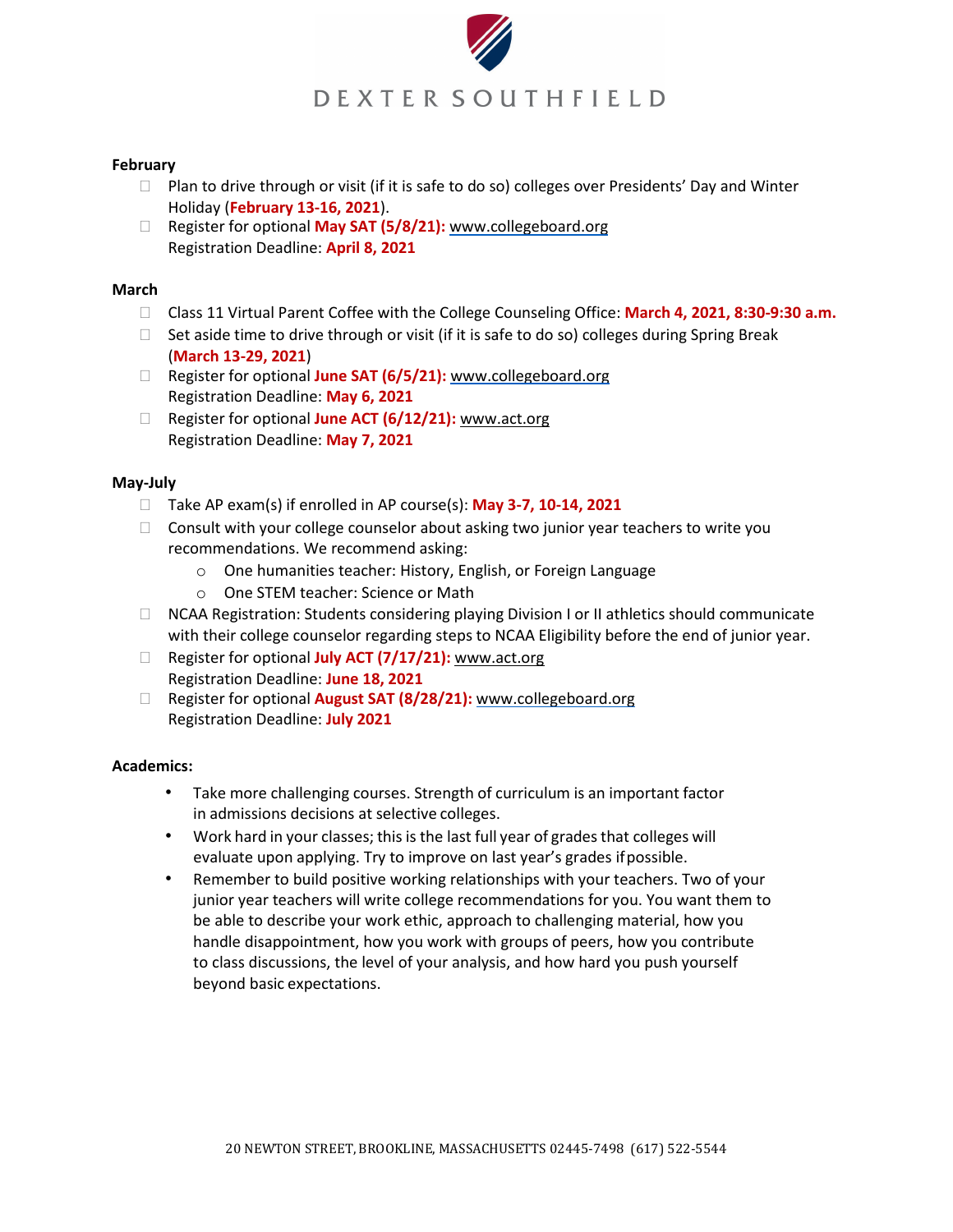

## **Standardized Testing:**

• We recommend juniors take, at a minimum, one SAT or ACT test prior to the summer of their senior year. Plan and consult with your college counselor about a testing plan.

## **Extracurricular Activities:**

• Stay involved in sports, theater, clubs, and volunteering. See where you could be a leader either formally or by example. Start your own initiative if there is an issue or concern that you want to address. Do your best to remain consistent in your participation – do not jump around too much between sports and activities. Think quality over quantity.

## **Collegiate Athletics:**

If you are interested in playing a sport at the college level:

- Talk to your coaches to create a list of colleges and an indication of the level of competition for which youproject.
- Complete institutional online recruiting questionnaires and contact respective coaches.
- Students interested in playing Division I or II college athletics will need to register on the NCAA website (https://web3.ncaa.org/ecwr3/) and complete the Athletic Recruitment Forms by the end of the school year. The College Counseling Office will send final Class 11 transcripts to the NCAA for students who have registered.

#### **Explore and Research College Options:**

- Start thinking about WHY you want to go to college. Imagine who you want to be by the end of your college years – who do you want to become? Which types of colleges, programs, and experiences can help you grow into that person?
- Start driving through and touring (if it is safe to do so) college campuses to get a feel for large, medium, small; urban, suburban, rural; research universities, liberal arts colleges, STEM colleges, business colleges, arts colleges, etc.
- Do effective, quality research on your college list. Beware of online sources such as niche.com, College Confidential, and other sources that are not compiled by educational professionals in the counseling field.
- Read reliable news sources and stay informed on important events in the world.

#### **Reflect:**

- Check yoursocial media presence only share photos and information you would share with your grandmother.
- Focus on yourself; do not worry about what other people are doing, what they think, the gossip you hear, the myths that are spread,etc.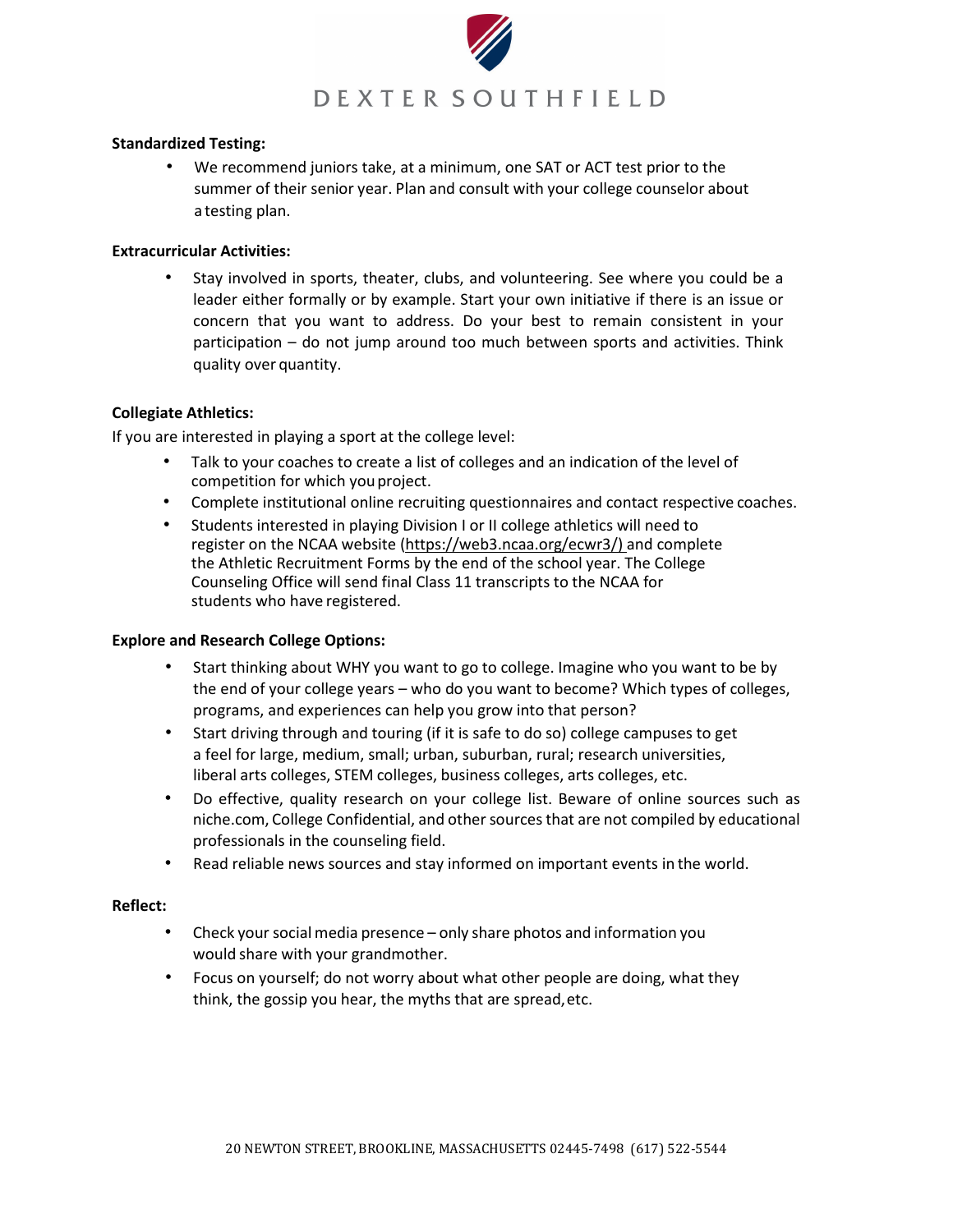

## **Special Interests:**

- If there is interest in a U.S. military academy, request a pre-candidate questionnaire and complete it.
- Work closely with the Art Department if you are preparing an art portfolio.

## **Summer Before Class 12:**

- Update your resume.
- Do something productive that best aligns with your interests and academic goals. Whether taking part in a virtual or in-person experience, such as a pre-college program, athletic camp, landing an internship, exploring the arts, volunteering, researching, or working, do something safe, interesting, and educational.
- Drive through or tour (if it is safe to do so) colleges to try to narrow down your prospective colleges list. If possible,schedule interviews as well.
- Those interested in pursuing a sport in college, attend camps andshowcases if possible.
- Complete your Common Application, including the essay.
- Keep reading forfun!
- If you plan on submitting a portfolio of art or music, begin to collect your work.
- Make sure that you can explain WHY you want to apply to each college on your list. If you do not know why, you need to do more research to provide specific, concrete reasons.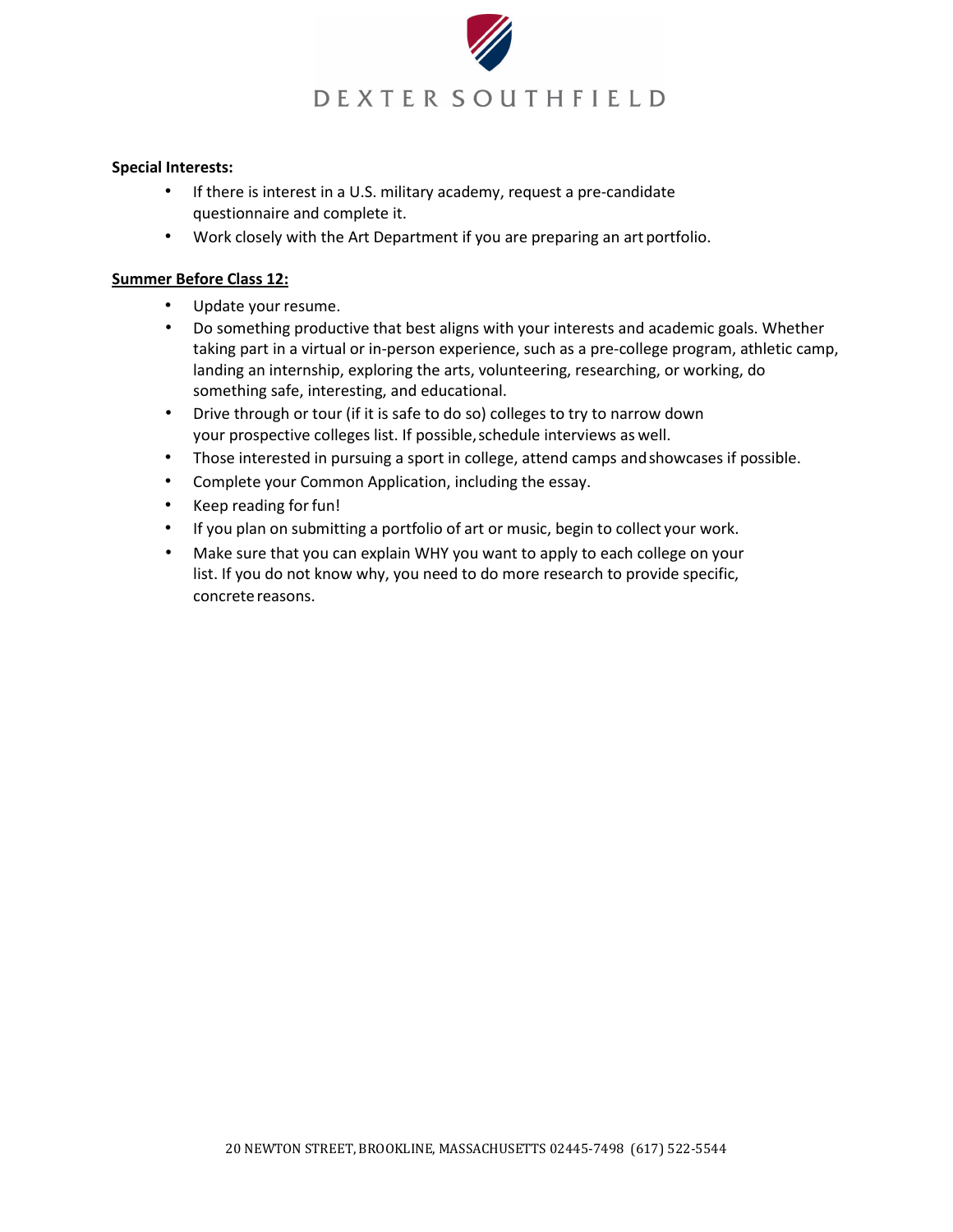

#### **CLASS 12 ACADEMIC YEAR**

## **August**

- $\Box$  Complete your online Common Application and essay for your first senior year college counseling meeting.
- Register for optional **October SAT (10/2/20):** [www.collegeboard.org](http://www.collegeboard.org/) Registration Deadline: **September 4, 2020**

# **September**

- $\Box$  Student meets with college counselor to discuss summer adventures, teacher recommendations, college visits, and finalize college list and deadlines on the Common Application.
- □ Attend College Seminar classes
- □ Meet with college representatives virtually (September-November).
- Attend virtual college fairs/local college events/information sessions.
- Register for optional **November SAT (11/6/20):** [www.collegeboard.org](http://www.collegeboard.org/) Registration Deadline: **October 7, 2020**
- $\Box$  Be aware of the requirements for each of your schools and their specific programs (i.e., financial aid deadlines, foreign language, levels of math, supplemental essays, recommendations, portfolios, or auditions).

## **October-November**

- $\Box$  Complete early action and early decision applications.
- $\Box$  For students applying for financial aid, parents should complete the FAFSA as early as possible (https://studentaid.ed.gov/sa/fafsa). Some schools, particularly private colleges, also require the CSS Profile (https://cssprofile.collegeboard.org/). These forms are typically due when applications are due.

# **December**

- $\Box$  Complete and submit all regular decision applications.
- $\Box$  Report all early application results and merit aid packages to your counselor.

# **January-February**

- $\Box$  Ensure all applications are complete at each college.
- $\Box$  Contact colleges that deferred your application in the early round to communicate your continued strong interest.

# **March-April**

- $\Box$  Meet with your college counselor to discuss acceptances, options, and compare financial aid packages if necessary.
- $\Box$  Report all regular decision results and merit aid packages to your counselor.